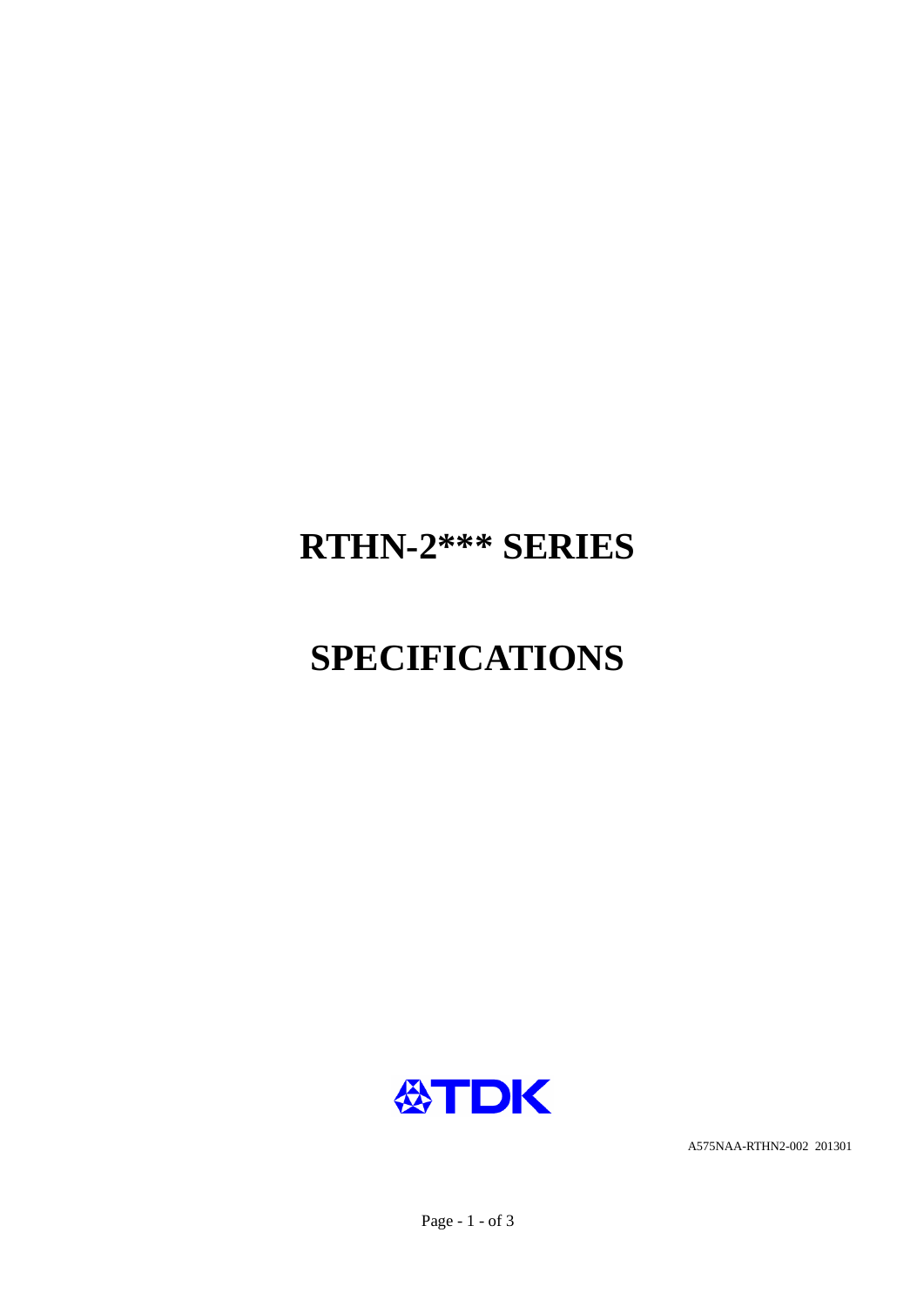## **RTHN-2\*\*\* SERIES**

|                |                                                                   |            |                          |                                                                                                                          | RTHN-   | RTHN-  | RTHN-  |           |           |        |
|----------------|-------------------------------------------------------------------|------------|--------------------------|--------------------------------------------------------------------------------------------------------------------------|---------|--------|--------|-----------|-----------|--------|
|                |                                                                   |            | Model                    | RTHN-                                                                                                                    |         |        |        | RTHN-     | RTHN-     | RTHN-  |
|                | Item                                                              |            |                          | 2006                                                                                                                     | 2010    | 2020   | 2030   | 2040      | 2050      | 2060   |
| 1              | Rated Voltage (AC, DC)                                            |            | V                        | 250                                                                                                                      |         |        |        |           |           |        |
| 2              | Rated Current (AC, DC) *1                                         |            | A                        | 6                                                                                                                        | 10      | 20     | 30     | 40        | 50        | 60     |
| 3              | <b>Test Voltage</b><br>(terminals to base plate, 1min AC)         |            | V                        | 2000 at $20\pm15^{\circ}$ C, 65 $\pm$ 20 %                                                                               |         |        |        |           |           |        |
| $\overline{4}$ | <b>Isolation Resistance</b><br>(terminals to base plate, 500V DC) |            | $M\Omega$                | 100 min. at $20\pm15^{\circ}$ C, 65 $\pm$ 20 %                                                                           |         |        |        |           |           |        |
| 5              | Leakage Current                                                   | 250V, 60Hz | mA                       | 1 max.                                                                                                                   |         |        |        |           |           |        |
| 6              | DC Resistance (both lines)                                        |            | $m \Omega$               | 290max.                                                                                                                  | 120max. | 50max. | 26max. | $20$ max. | $14$ max. | 10max. |
| 7              | <b>Temperature Rise</b>                                           |            | $\rm ^{\circ}C$          | 35 max.                                                                                                                  |         |        |        |           |           |        |
| 8              | <b>Operating Temperature</b>                                      |            | $\rm ^{\circ}C$          | $-25 \sim +85$                                                                                                           |         |        |        |           |           |        |
| 9              | <b>Operating Humidity</b>                                         |            | $\overline{\phantom{a}}$ | $15 \sim 85$ % RH                                                                                                        |         |        |        |           |           |        |
| 10             | <b>Storage Temperature</b>                                        |            | $\rm ^{\circ}C$          | $-25 \sim +85$                                                                                                           |         |        |        |           |           |        |
| 11             | <b>Storage Humidity</b><br>$\overline{\phantom{a}}$               |            |                          | $5 \sim 85$ % RH                                                                                                         |         |        |        |           |           |        |
| 12             | Vibration                                                         |            | $\overline{\phantom{a}}$ | Frequency : 10~55Hz Amplitude : 0.7mm, Sweep for 1 min.<br>Dimension and times : X, Y and Z directions for 2 hours each. |         |        |        |           |           |        |
| 13             | <b>Safety Standards</b>                                           |            | $\overline{\phantom{a}}$ | EN60939, UL1283                                                                                                          |         |        |        |           |           |        |
| 14             | Weight                                                            |            | g                        | 700                                                                                                                      | 700     | 1000   | 1000   | 2100      | 2000      | 2000   |

#### NOTE

\*1 Value for Ta less than 50 °C (include 50 °C) For Ta more than 50  $^{\circ}$ C (not include 50  $^{\circ}$ C) According to the derating curve shown on the right.



#### **CAUTION**

- ·Specifications which provide more details for the proper and safe use of the described product are available upon request.
- ·All specification are subject to change without notice.

A575NAA-RTHN2-002 201301